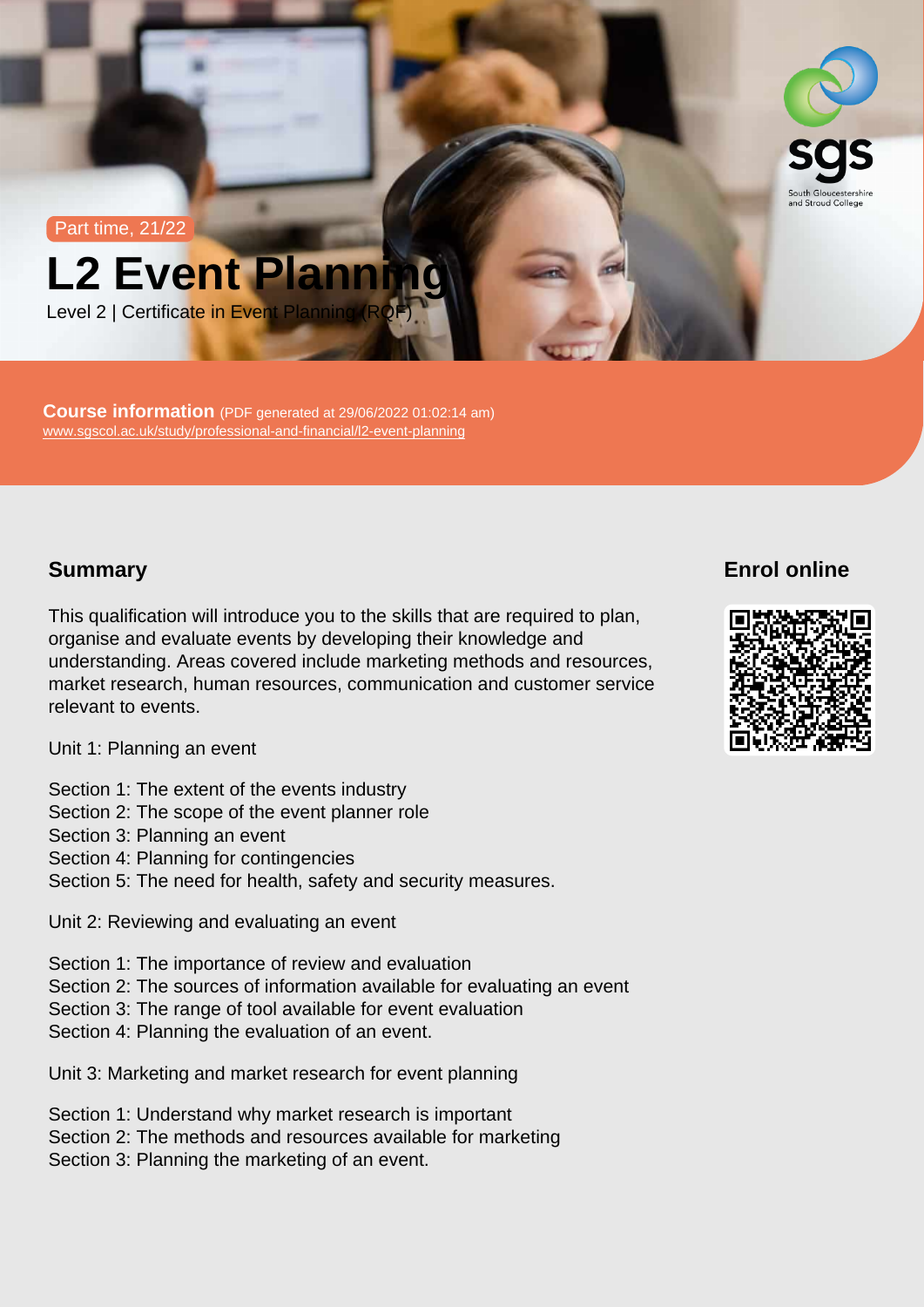Unit 4: Planning human resources for events

Section 1: Understand how an event is managed

Section 2: Understand the team which contribute to an event

Section 3: Understand the human resource requirements for an event.

Unit 5: Communication and customer service for events

Section 1: Understand the importance of communication at events

Section 2: Understand equality and diversity in relation to events

Section 3: Understand why customer service is important at an event

Section 4: Produce guidance on expected standards of customer service for staff use.

## **How will I learn?**

Students are provided with a comprehensive set of online learning materials which they work through via an e-platform. For each module this provides tutorials, practice assessment and interactive tasks so the tutor and student can assess progress.

Online courses enable you to set your own learning pace with the added flexibility of working to your own schedule. No classroom attendance is required, giving you full control of your learning whilst still having access to our experienced teaching and learning staff as required.

# **Entry Requirements**

To study this course you must meet the following criteria:

- You must be aged 19 years or over as of 31/08/2020
- You must have lived in the EU for the last three years
- You must currently reside in England
- You understand that this is a Level 2 qualification and a level of English and Maths is beneficial to completing
- You understand the typical duration of this course is 12 weeks and self-commitment should be made to allow yourself to provide detailed responses to the assignments

# **Additional Information**

#### **With you every step of the way!**

Get more from your online courses, let us help you succeed with bespoke packages led by our dedicated online support team:

- Occupational specialists and tutors just a click away to support you
- Expert digital team on hand to resolve IT issues
- Access to free online community for those suffering with adveres mental health, 24 hours a day
- Enjoy incredible discounts while you study with your NUS/Totum student card

New to online learning? Require additional support? Let us help you with each step you take.

## **DEPARTMENT CONTACT**